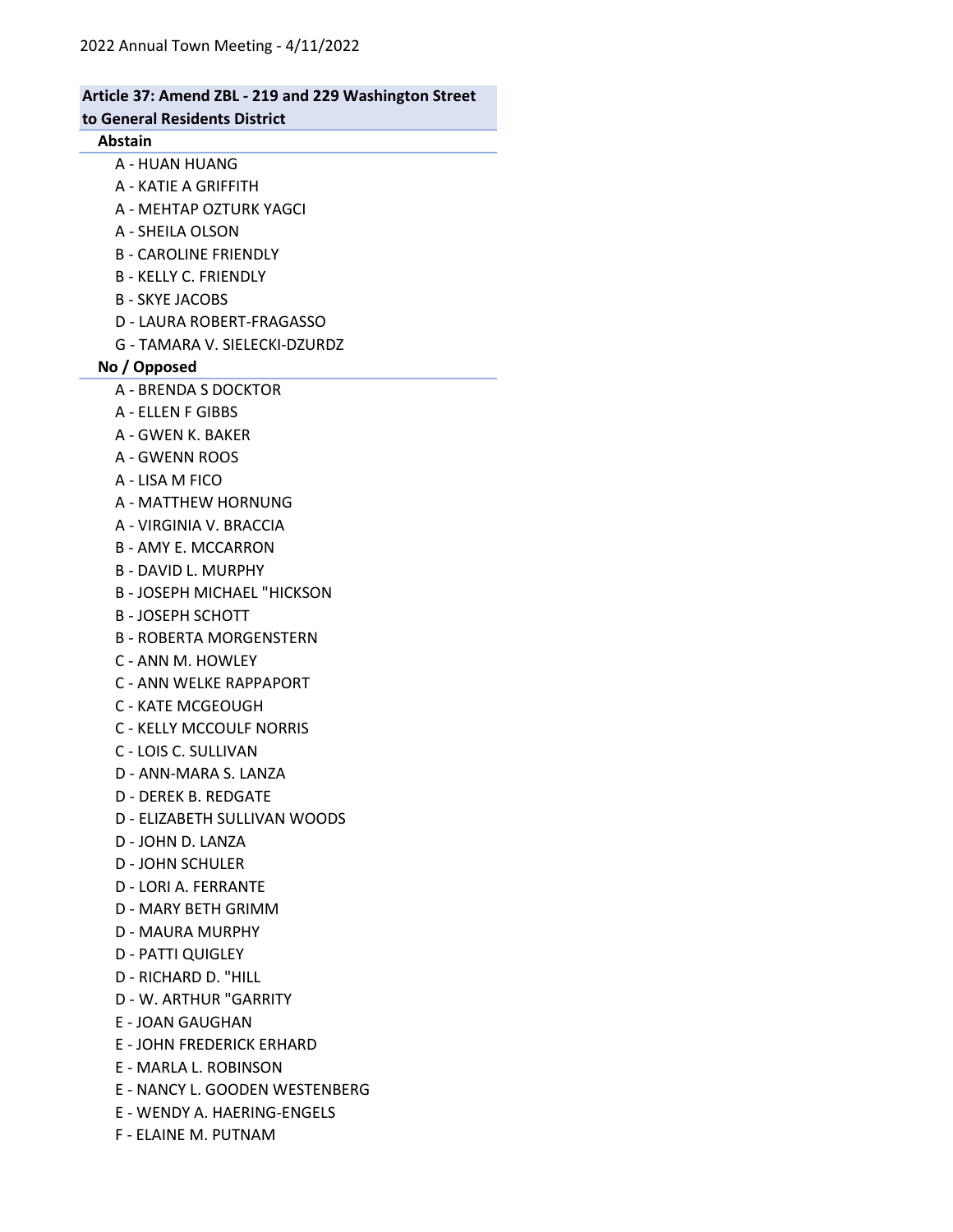## 2022 Annual Town Meeting - 4/11/2022 Article 37: Amend ZBL - 219 and 229 Washington Street to General Residents District F - STEVEN J. SIMONS G - THADDEUS A. HEUER H - CONCHITA JEANNE MAYELL H - ELLEN L. KORPI H - ERIN HESTER H - JOANNE MCINTOSH H - PHYLLIS LESSNER THEERMANN H - THOMAS C. PICHER H - VAHIDEH NILFOROSHAN Yes / In Favor A - BARBARA D SEARLE A - BARBARA HIRSCH A - CHRISTOPHER BRADLEY A - CHRISTOPHER E. SHEDD A - CORINNE M MONAHAN A - DUNCAN T. ANDREWS A - ERIC W. PINSKER-SMITH A - JOHN DUFFY A - JOSEPH KAHN A - LAURIE ANN OHLMS A - MARTHA WILSON BYRNE ROCKWOOD A - PAMELA STIRRAT A - PATRICIA A MALLETT A - REBECCA LOUISE CRANE A - SUSAN LYSAGHT HURLEY A - SUZANNE G LITTLEFIELD A - WENDY WITHINGTON PAUL B - ALBERT BENEDICT "KRUG B - ARTHUR S. PRIVER B - BETSY G. ROBERTI B - CHRISTINA HORNER B - DEED MCCOLLUM B - EUNICE B. GROARK B - FREDRICK E. BUNGER B - GARY ARTHUR B - IVY WANG B - JAMES L. ROBERTI B - KATHERINE S. CORT B - LINDA H. CHOW B - MARY EATON CROWN B - MELISSA A. MARTIN

- B MIDDLETON ANSLEY "MARTIN
- B NORA TRACY PHILLIPS
- B S. PETER W. JONES
- B SCOTT K. BENDER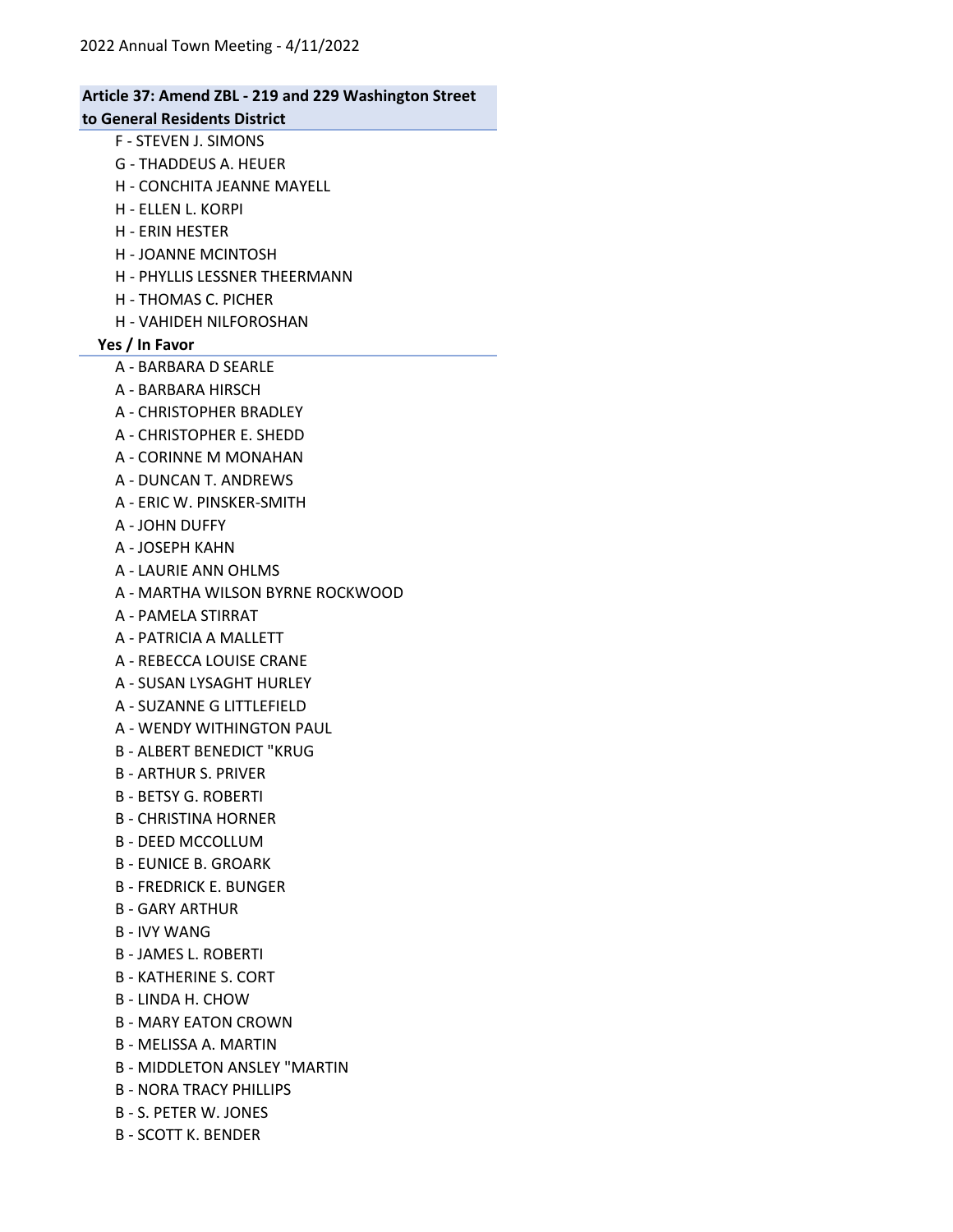#### Article 37: Amend ZBL - 219 and 229 Washington Street to General Residents District

C - ANDREA N. WARD

- C BEATRICE BEZMALINOVIC DHEBAR
- C CHRISTINE S. MIZZI
- C ELIZABETH LASHWAY
- C HOLLY M. GRACE
- C HYUN SOOK RYU SONG
- C KATHY Y. EGAN
- C LEANNE J. LEIBMAN
- C LINDA OLIVER GRAPE
- C LUCIENNE V. RONCO
- C LUCY ROONEY KAPPLES
- C MARCIA TESTA SIMONSON
- C MARTIN JAY "MCHALE
- C PAMELA POSEY
- C ROYALL H. SWITZLER
- C SARA H. RAVERET
- C SARAH H. PEDERSEN
- C SHARON L. GRAY
- C STEVEN D. FESSLER
- C SUSAN K. MAGGIONI
- C THOMAS H. ULFELDER
- C WENDY HARRIS GARBER
- D CAROL ALMEDA-MORROW
- D CHRISTINE A. KEHOE
- D CRAIG EDWARD MACK
- D DIANE E. HALL
- D ETHAN I. DAVIS
- D GAIL FRANCES SULLIVAN
- D IAN COHEN
- D ILLANA S. NISSENBAUM
- D LAURA SCHOTSKY OLTON
- D LINA EVE VITA MUSAYEV
- D MARGIE PALLADINO
- D MARK B. BENJAMIN
- D MASON R. SMITH
- D QUENTIN S. PRIDEAUX
- D SANDRA SABA JOSEPH
- D STEPHEN G. MURPHY
- E CAREN PARKER
- E DENNIS DISCHINO
- E JACQUI VAN LOOY
- E JARED W. PARKER
- E JESSICA BETH GRAHAM
- E KATHERINE K. MACDONALD
- E KATHERINE L. "BABSON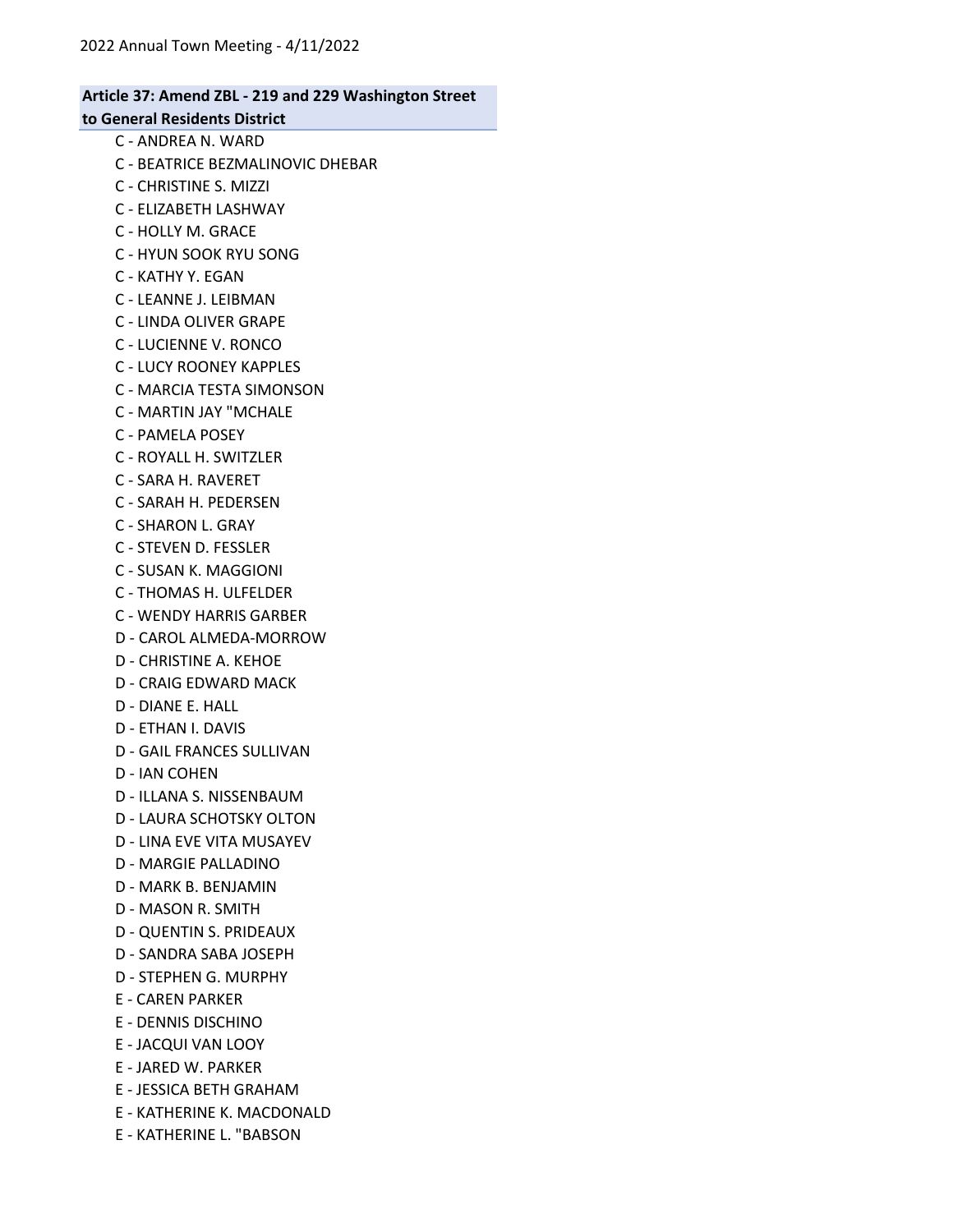### Article 37: Amend ZBL - 219 and 229 Washington Street to General Residents District

- E KEVIN J. MACDONALD
- E LAURENCE D. SHIND
- E LISE M. OLNEY
- E MARY GARD
- E NEAL R. GOINS
- E ODESSA MB SANCHEZ
- E PAUL A. CRAMER
- E RAINA C. MCMANUS
- E RANI ELWY
- E REGINA C. LAROCQUE
- E RUSSELL THOMAS GENTRY
- E SUSAN E. RYAN
- E SYLVIA T. HAHN-GRIFFITHS
- E THOMAS J. MACDONALD
- E TIMOTHY W. FULHAM
- E WENDY S. BECK VON PECCOZ
- F ANNE P. COHEN
- F C. MADISON "RILEY
- F CHRISTINE SWENSON LAWRENCE
- F CYNTHIA C. EDWARDS
- F DAVID LIVINGSTON
- F DAVID RYAN DAWS
- F ELIZABETH LANGE
- F ELIZABETH MAY
- F FREDERIC W. RIPLEY
- F HOPE CROSIER
- F JAY PROSNITZ
- F LISA COLLINS
- F MICHAEL ANDREW LICATA
- F MICHAEL J. MASTRIANNI
- F MICHELE DRAGON LIVINGSTON
- F NICHOLE ANN BERNIER
- F NIKI BRINKMAN-OFENLOCH
- F PRUDENCE B. HAY
- F SALVATORE "DEFAZIO
- F SARA A. JENNINGS
- F SHAWN BAKER
- F SHELLY WARD
- F SUSAN KAGAN LANGE
- F VICTORIA J. OSTLER
- F VIRGINIA LEE FERKO
- G ALICE HANLON PEISCH
- G ALLAN L. PORT
- G ANDREW A. WILSON
- G CRAIG L. COHEN